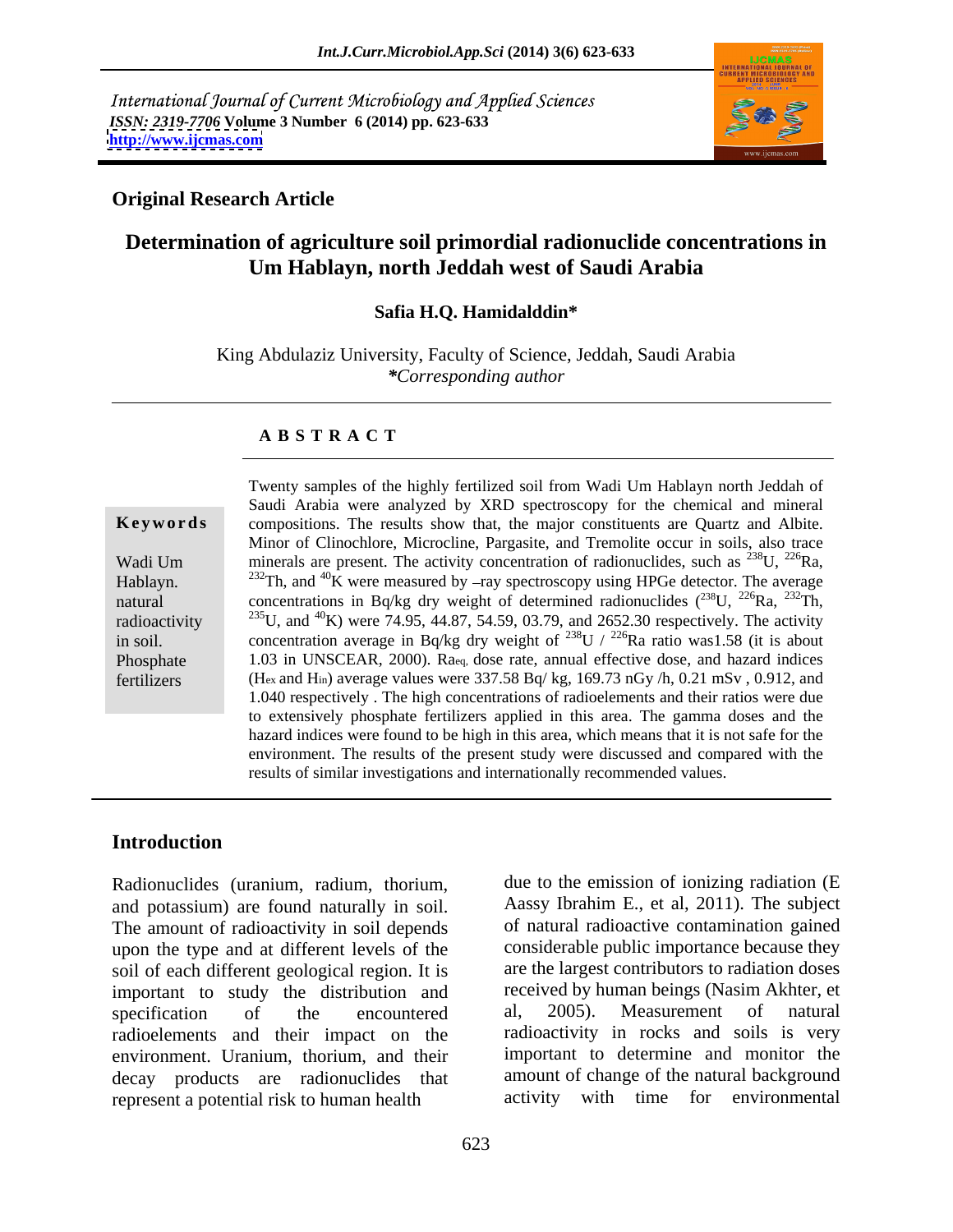protection. (Najam Laith A., et al, 2011). materials (NORM) (Khater Ashraf E.M.,

The aim of this study is to measure the natural radioactivity contents, annual effective radiation dose, and external<br>radiation hazard indices in the surface soils **Sample Collection and Measuring** radiation hazard indices in the surface soils<br>of Wodi Um Hoblayn In this valley the **Methods** of Wadi Um Hablayn . In this valley, the manufacturer fertilizers contain phosphates were used to cultivate and increase the fertility of soil. The data generated in this study will provide base line values of natural radioactivity in soils and may be useful for

Jeddah, the largest city of the Kingdom of Saudi Arabia stands on the eastern shore of the Red Sea. Jeddah Governorate comprises three distinct geomorphological zones; the Red Sea and shore features, the coastal plain, and coastal hills and pediments. The last zone forms a basin that lies east of Jeddah. The drainage in this area consists of a large number of Wadi (valley), from north to south and all of these systems drain Um Hablayn, it is a valley, bounded by relatively steep banks, which in the rainy<br>Germanium detector "HPGe" coaxial season becomes a watercourse. Its center<br>detector with relative efficiency of 20% and<br>detector with relative efficiency of 20% and lies at a latitude of 21.72778 and longitude<br>
EWHM 4.2 keV at 1461 keV. Genie 2000 of 39.25111and it has an elevation of 52

Over the last decades, the land reclamation Qari, 2009). The amount of rain falling and agriculture activities in Saudi Arabia annually does not exceed than the 120 mm and other countries have been widely on Jeddah Wadies, this water is used to expanded. Therefore, the usage of chemical irrigate farms spread in this area. With the fertilizers is increased (such as phosphate increase in population and the need for more fertilizers) to increase crop production and agricultural production turned attention to to improve the properties of the nutrient- the use of purified water in the irrigation deficient lands. Negative effect of phosphate these valleys to cultivate and increase the fertilizers is the contamination of cultivated fertility of soil using manufacturer fertilizers lands by naturally occurring radioactive contain phosphates, which affect negatively AL-Sewaidan H.A., 2008). melting of fertilizers in the soil and erosion meters above sea level. (Mohammed H.T. on agricultural soils as a result of the on the surface, in addition to pollution water, air and living organisms at high concentrations.

## **Sample Collection and Measuring Methods**

studies on this issue.<br> $\frac{10 \text{ cm at a randomity chosen point within the}}{6 \text{ W}}$ Analytical technique **and the contract of Saudi Arabia** as shown in rigue (1). The **Study area Study area sieve** of 1-mm mesh to remove gravels as towards the Red Sea. One of them is Wadi<br>the search and interest in the search of a search the search of the search of the search of the search of the search of the search of the search of the search of the search of the s Soil samples were collected from 20 points at selected area (Latitude  $210$  42' 0" N -Longitude 390  $16'$  0" E) during April 2012. Each sample was taken from a depth of 5 - 10 cm at a randomly chosen point within the site of Wadi Um Hablayn, north Jeddah west of Saudi Arabia as shown in figure (1). The samples were ground and sieved through a well as plant root and leaves. They were dried to 95°*C* for 24 hours in order not to lose the volatile polonium or cesium. The dried fine grained samples were packed in polyethylene Marinelli beaker, sealed off, and stored for 2 to 4 months to reach the secular equilibrium between 226Ra and 228Ra nuclides and their progenies. The dried soil samples were analyzed by XRD model Burker XR-D D8 Advance for the chemical and mineral compositions. Then, soil samples were Analyzed for the activity of natural radionuclides using the gamma spectrometer based on Canberra Hyper Pure Germanium detector "HPGe" coaxial detector with relative efficiency of 20% and FWHM 4.2 keV at 1461 keV. Genie 2000 basic spectroscopic software was installed in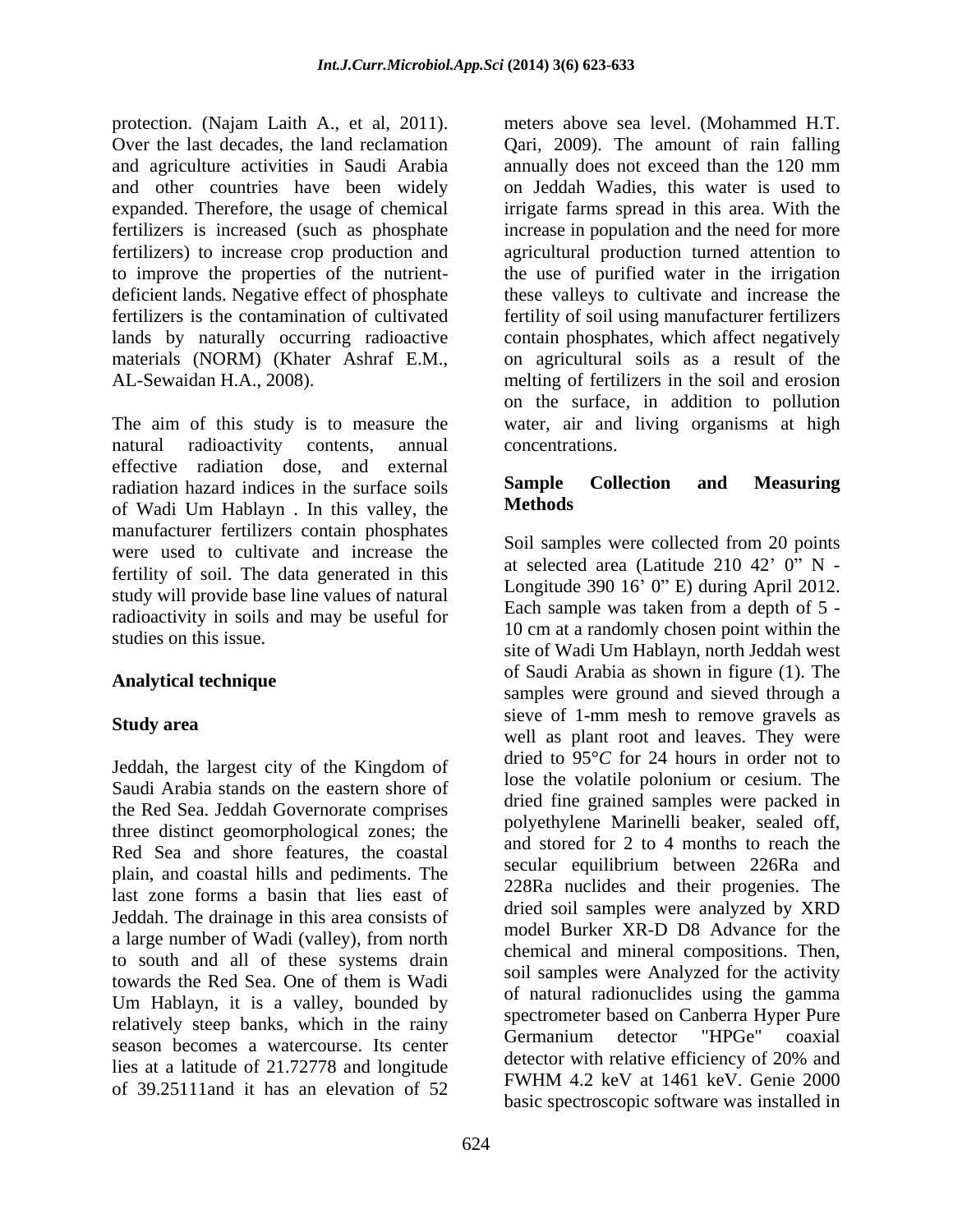the computer for data acquisition and analysis. The system was calibrated for energy and absolute efficiency. The lowest 0.33, 0.27, and 2.31 for 226Ra, 232Th, and gamma ray energy (count per second), m is 40K respectively, the measurements were done for a time period of 82,800 seconds. An empty polyethylene Marinelli beaker time period between 20-24 h, in order to has been defined in terms of the radium collect the background count rates. Then, each sample was measured during an accumulating time between 20 -24 h.

## **Calculations**

The activity of 238U cannot be directly determined, the short half-life gamma-<br>radium, thorium and potassium respectively. emitting daughter nuclide (234Th) in equilibrium with 238U was used for activity the outdoor air at 1 m above the ground due determined from the 63.3(4.10%) keV to the activity concentrations of 226Ra, photopeak. Gamma-ray lines of energies 295.09 (18.50%), 351.87 (35.80%), 609.31 (44.79%), 1120.27 (14.80%), and 1764.49 (15.36 %) keV resulting from the decay of daughters 214 Pb and 214Bi radionuclides  $D(nGy/h) = 0.462CRa + 0.604CTh + 0.0417CK$  (3) were used to determine the activity concentrations of 226 Ra which it is in **Where:** CRa, CTh, and CK are the specific secular radioactivity equilibrium with its activities (concentrations) of 226Ra, 232Th short half-life daughters; the gamma-ray and 40K in Bq /kg dry weight respectively. lines at 338.32 (11.25%), (911.16 (26.60%), The annual effective dose equivalent D eff 968.97 (16.17%), 583.10 (30.11%), and (mSv/ y) in air was calculated using the 2614.48(35.34%) kev from the decay of short half-life daughters 228Ac and 208Tl the dose conversion factor of 0.7 Sv/Gy and were used to determine the activity the outdoor occupancy factor of 0.2 (people concentrations of 232Th respectively (since spend about 20% of their life outdoor) the there is secular radioactivity equilibrium in Annual Effective Dose (in mSv/y) received

The gamma-ray line 143.80 (11.00%) was used to determine the activity concentrations Deff  $(mSv/y) = D (nGy/h) \times 8,766 h \times 0.7(Sv/Gy) \times$ of 235U, while the  $1460.80$   $(11.00\%)$   $0.2 \times 10.6$  (4) transition was used to determine the activity concentrations of 40K. Determination of activity concentrations in Bq/kg dry weight was calculated using the equation (1) (Amrani D., Tahtat M., 2000). conversion factor of nano and milli. To limit

$$
A = \frac{c}{m \beta \epsilon} \quad (1)
$$

limits of detection were determined to be **Where:** C is the net peak area of specific was placed in the detection system, for the gamma-ray energy. Exposure to radiation gamma ray energy (count per second). m is the mass of the samples in (kg) is the transition probability of gamma-decay. is the detector absolute efficiency at the specific has been defined in terms of the radium equivalent Raeq Bq/kg which is calculated from equation (2) (Tufail *et al.,* 2006).

## **Raeq = CRa +(CTh x 1.43) + (CK x0.077) (2)**

*Where*: CRa, CTh and CK are the concentrations in Bq/kg dry weight for The total air absorbed dose rate (nGy/h) in 232Th and 40K (Bq/ kg) dry Weight was calculated using the equation (3) (UNSCEAR, 2000; Veiga *et al.,* 2006).

232Th series). by population can be calculated using values of the absorbed dose rate by applying equation :  $\blacksquare$ 

# **0.2 ×10-6 (4)**

**Where:** D (nG/h) is the total air absorbed dose rate in the outdoor. 8,766 h is the number of hours in 1 year. 10-6 is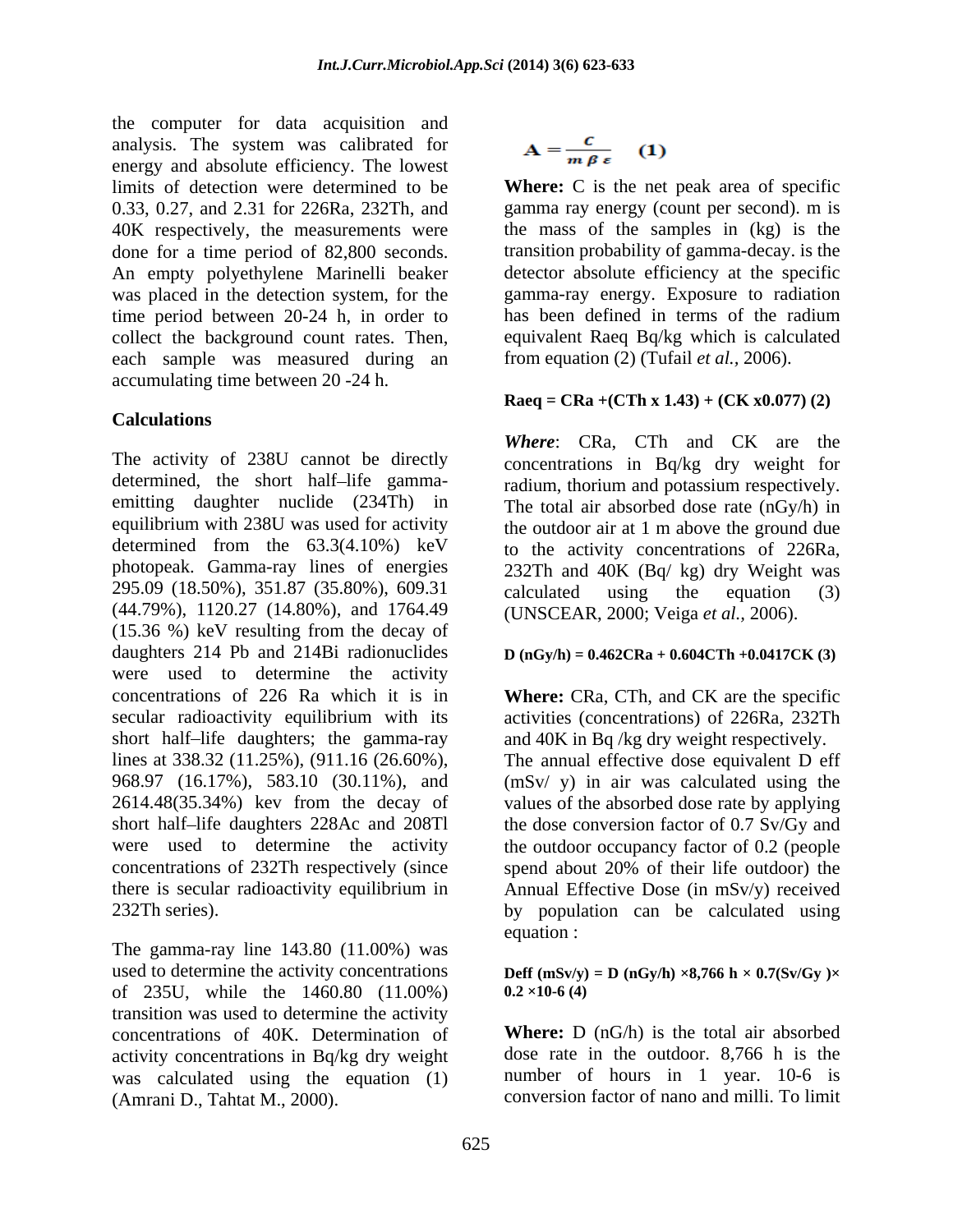the annual external gamma-ray dose to 1.5

The internal exposure to 222Rn and its radioactive progeny is controlled by the internal hazard index (Hin), which is given

ray diffraction (XRD) is the technique most value of 40K. heavily relied on in soil mineralogical

X-ray diffraction is a technique that provides 226Ra and 232Th. This is refer to some of detailed information about the atomic the alteration processes led to the increase of structure of crystalline substances. It is a uranium concentrations during weathering, powerful tool in the identification of minerals in rocks and soils (Harris W., manufacturer fertilizers contain phosphates White G. N., 2007). In the present study, the in this area. The activity concentration ratios XRD results indicate that the main 238U/226Ra for the measured samples constituents (Major) of these samples are ranged from 1.01 to 1.96 with an average of quartz (SiO2) and Albite (NaAlSi3O8). 1.58 (The average value of 238U/226Ra in Small amount (Minor) of Clinochlore ((MgFe2+)5Si3Al2O10(OH)8), Microcline (KAlSi3O8), Pargasite (NaCa2Mg3Fe2+

Gy for the samples under investigation, the (Si8O22)(OH)2) occur in soils. Other external hazard index (Hex) is given by the minerals (Trace) are present as well. The equation (5) (Ibrahim *et al.*, 2011). mineral constituents of 20 samples analyzed **Hex =CRa 370 +CTh 259 + CK 4810 (5)** Table 2 represents the mineral chemical Si6Al3O22(OH)2), and Tremolite (Ca2Mg5 by XRD spectrometer are shown in Table 1. composition and its description.

## **Gamma Analysis**

by the equation (6) (Nada, 2003) Table 3 illustrates the specific activities in **Hin = CRa /185 + CTh / 259 + CK / 4810 (6)** radionuclides (238U, 226Ra, 232Th, 235U **Results and Discussion** ratios 238U/226Ra in the samples. Activity **XRD Analysis**  from 48.02 to 115.74 Bq/kg with an average Soil mineralogy is determined routinely concentrations of 226Ra varied from 39.92 because of its strong influence on soil to Bq/kg with an average value of 44.87 behavior, its use in soil classification, and its Bq/kg. The 232Th activity concentrations relevance to soil genetic processes. Soils ranged from. 46.93 to 68.31Bq/kg with an commonly contain primary minerals, which average value of 54.59Bq/kg. Activity are formed from magma and provide insight concentrations of 235U (in samples 6, 7, and into characteristics such as parent material 12 only) ranged from 02.34 to 06.07Bq/kg provenance, uniformity, and weathering with an average value 03.79 of Bq/kg. While rates. Soils also contain secondary minerals, the activity concentrations of 40K ranged which are formed from weathering from 2555.67to 2976.81Bq/kg with an processes, and may have crystallographic average of 2652.30Bq/kg. Sample No. 6 has characteristics that strongly influence the the highest values of 238U, 226Ra and physical and chemical properties of soils. X-232Th, while Sample No. 11 has the highest Bq/.kg dry weight of the natural and 40K) and the Activity concentration concentrations of 238U found to be ranged value of 74.95 Bq/kg. Activity value of 40K.

analysis. Activity concentration values of 238U in all samples were high than that in the soil of alterations, and due to using the UNSCEAR, 2000 report is about 1.03). This ratio can be used as an indicator of the relative occurrence of these radionuclides.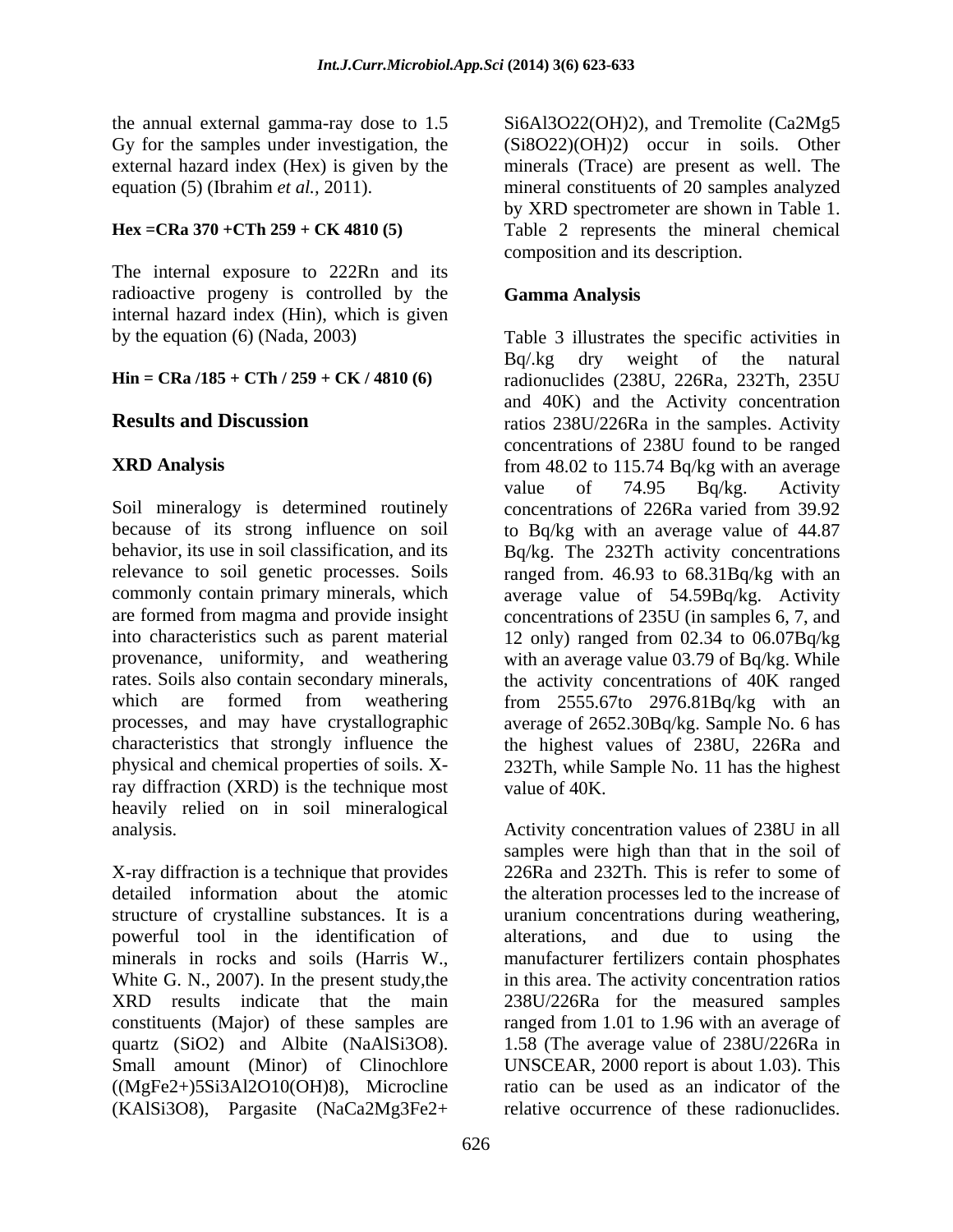uranium migration-in and migration-out is unity may be attributed to extensively

Table 4 gives the radium equivalent (Raeq), in addition to the dose rate (D), the annual average value matched those of Vojvodina, effective dose (Deff), the external and and Vietnam. However, the average values internal hazard indices (Hex and Hin). Raeq of 40K of Saudi Arabia and Jeddah were in values ranged between 309.25 to 369.02 Bq/ kg, with average value of 337.58 Bq/ kg. maximum value of 370 Bq/ kg (UNSCEAR, the primordial radionuclides in the with average value of 169.73 nGy /h, which VIETNAM UNSCEAR, for Jordan and 0.19 to 0.23 mSv with an average of 0.21 mSv, while the world wide average of annual effective dose is approximately 0.07

The internal exposure to 222Rn and its radioactive progeny is controlled by the unity, which it means that this area is not that all other comparable countries. safe for the environment. The results were

Samples1 and 7 with 238U/226Ra ratios not in agreement (higher than) with the were around unity, which means that the average worldwide limits.This refer to the nearly the same. Most of the samples (18 phosphate fertilizers accompanied with the samples) with238U/226Ra ratio more than hatural radioactivity nuclides in these areas. phosphate fertilizers applied in this area, 232Th, 40K, and Raeq in the worldwide therefore uranium contents were found to be agricultural soils with those determined in increased. the present study. It is found that, in the **Hazard indices**  than that All other countries. 226Ra average addition in excessive rate of the inorganic Table 5 compares the values of 238 U, present study, the value of 238U was higher value almost matched those of Northern Jordan, Vojvodina, and Vietnam. 232Th the highest range that All other countries.

These values are relatively high but the In comparison, Raeq value was high for the estimated average value of Raeq in the present study but less than that Malaysia. present work is lower than the recommended Table 6 shows the average Hazard Indices of 2000). The  $\gamma$ -radiation absorbed dose rate worldwide agricultural soils. Absorbed dose (D) in air at a height of about 1 m above the rate (D (nGy/h) follows as Malaysia Jeddah ground varied from 155.77 to 183.51 nGy /h Saudi Arabia India Bathinda India Amritsar is higher by a factor of 2.83 than the world's  $Ny$  Riyadh,(D (nGy/h) is less than the world's average value of 60 nGy/h. Results for the average value of 60 nGy/h. The effective annual effective dose (Deff) ranged from dose rates (Deff mSv/y) for all samples were annual effective dose is approximately 0.07 (Hex) was higher than unity for Malaysia mSv. The external hazard index (Hex) and the internal hazard index (Hin) was ranged from 0.835 to 0.997 with an average higher than unity for the present work. value of 0.912. The same of 0.912. the primordial radionuclides in the VIETNAM UNSCEAR, for Jordan and not exceed the recommended value 1 mSv, but the values of the external hazard index health hazard the population and not safe for the environment.

internal hazard index (Hin), which ranged The activity concentrations of radionuclides from 0.951 to 1.156 with an average value of 238U, 226Ra, 232Th, and 40K were of 1.040. Hex and Hin must not exceed the measured by gamma-ray spectrometry limit of unity for the radiation hazard to be system for surface soil samples collected negligible. In this study, the calculated from Wadi Um Hablayn, north Jeddah west average values of external and internal of Saudi Arabia. In this study, it is found hazard indices were near and higher than that the value of uranium was higher than that all other comparable countries.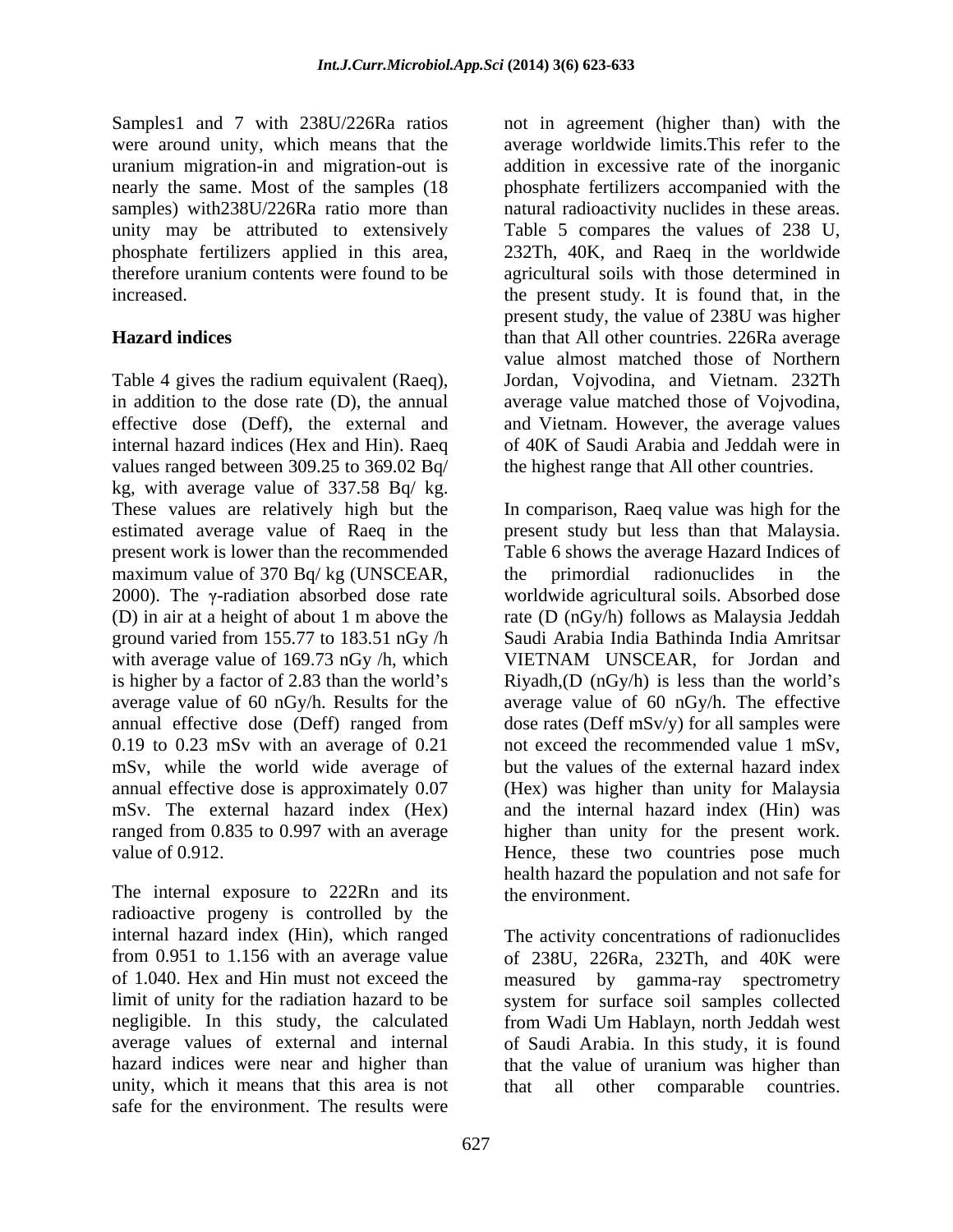| Sa. No.          | <b>MAJOR</b>         | <b>MINOR</b>             | <b>TRACE</b>                        |
|------------------|----------------------|--------------------------|-------------------------------------|
|                  | Quartz Albite        | Clinochlore,             | Augite, Biotite, Calcite, Halite,   |
|                  |                      | Microcline, Pargasite    | Magnetite, Saponite                 |
| $\boldsymbol{2}$ | Quartz Albite        | Clinochlore, Microcline  | Augite, Biotite, Calcite, Halite,   |
|                  |                      |                          | Magnetite, Pargasite Saponite       |
| $\mathbf{3}$     | Quartz Albite        | Clinochlore, Microcline  | Augite, Biotite, Calcite, Halite,   |
|                  |                      |                          | Magnetite, Pargasite Saponite,      |
| 4                | Quartz Albite        | Clinochlore, Microcline, | Biotite, Calcite, Diopside, Halite, |
|                  |                      | Pargasite                | Magnetite, Saponite                 |
| 5 <sup>5</sup>   | Quartz Albite        | Clinochlore, Microcline  | Augite, Biotite, Calcite, Halite,   |
|                  |                      |                          | Magnetite, Pargasite Saponite       |
| 6                | <b>Quartz Albite</b> | Clinochlore, Microcline  | Biotite, Calcite, Diopside, Halite, |
|                  |                      |                          | Magnetite, Saponite, Tremolite      |
| $\overline{7}$   | Quartz Albite        | Clinochlore,             | Augite, Biotite, Halite,            |
|                  |                      | Microcline, Pargasite    | Magnetite, Saponite                 |
| 8                | Quartz Albite        | Clinochlore, Microcline, | Augite, Biotite, Calcite, Halite,   |
|                  |                      | Pargasite                | Magnetite, Pargasite, Saponite,     |
| 9                | Quartz Albite        | Clinochlore, Microcline, | Augite, Biotite, Calcite, Halite,   |
|                  |                      | Tremolite                | Magnetite, Saponite                 |
| 10               | Quartz Albite        | Clinochlore, Microcline, | Augite, Biotite, Calcite, Halite,   |
|                  |                      | Pargasite                | Magnetite, Saponite                 |
| 11               | <b>Quartz Albite</b> | Clinochlore, Microcline  | Biotite, Calcite, Diopside, Halite, |
|                  |                      |                          | Magnetite, Saponite, Pargasite      |
| 12               | Quartz Albite        | Clinochlore, Microcline, | Augite, Biotite, Calcite, Halite,   |
|                  |                      | Pargasite                | Magnetite, Saponite                 |
| 13               | Quartz Albite        | Clinochlore, Microcline, | Biotite, Calcite, Diopside, Halite, |
|                  |                      | Pargasite                | Magnetite, Saponite                 |
| 14               | Quartz Albite        | Clinochlore, Microcline, | Augite, Biotite, Calcite, Halite,   |
|                  |                      | Pargasite                | Magnetite, Saponite                 |
| 15               | Quartz Albite        | Clinochlore, Microcline, | Augite, Biotite, Calcite, Halite,   |
|                  |                      |                          | Magnetite, Saponite, Tremolite      |
| 16               | Quartz Albite        | Clinochlore, Microcline, | Augite, Biotite, Calcite, Halite,   |
|                  |                      |                          | Magnetite, Pargasite, Saponite,     |
| 17               | Quartz Albite        | Clinochlore, Microcline, | Biotite, Calcite, Diopside, Halite, |
|                  |                      | Tremolite                | Magnetite, Saponite                 |
| 18               | Quartz Albite        | Clinochlore, Microcline, | Augite, Biotite, Calcite, Halite,   |
|                  |                      | Pargasite                | Magnetite, Saponite                 |
| 19               | Quartz Albite        | Clinochlore, Microcline, | Augite, Biotite, Calcite, Halite,   |
|                  |                      | Pargasite                | Magnetite, Nontronite               |
| 20               | Quartz Albite        | Clinochlore, Microcline, | Biotite, Calcite, Diopside, Halite, |
|                  |                      | Pargasite                | Magnetite, Montmoril                |

## **Table.1** The mineral constituents of 20 samples analyzed by XRD spectrometer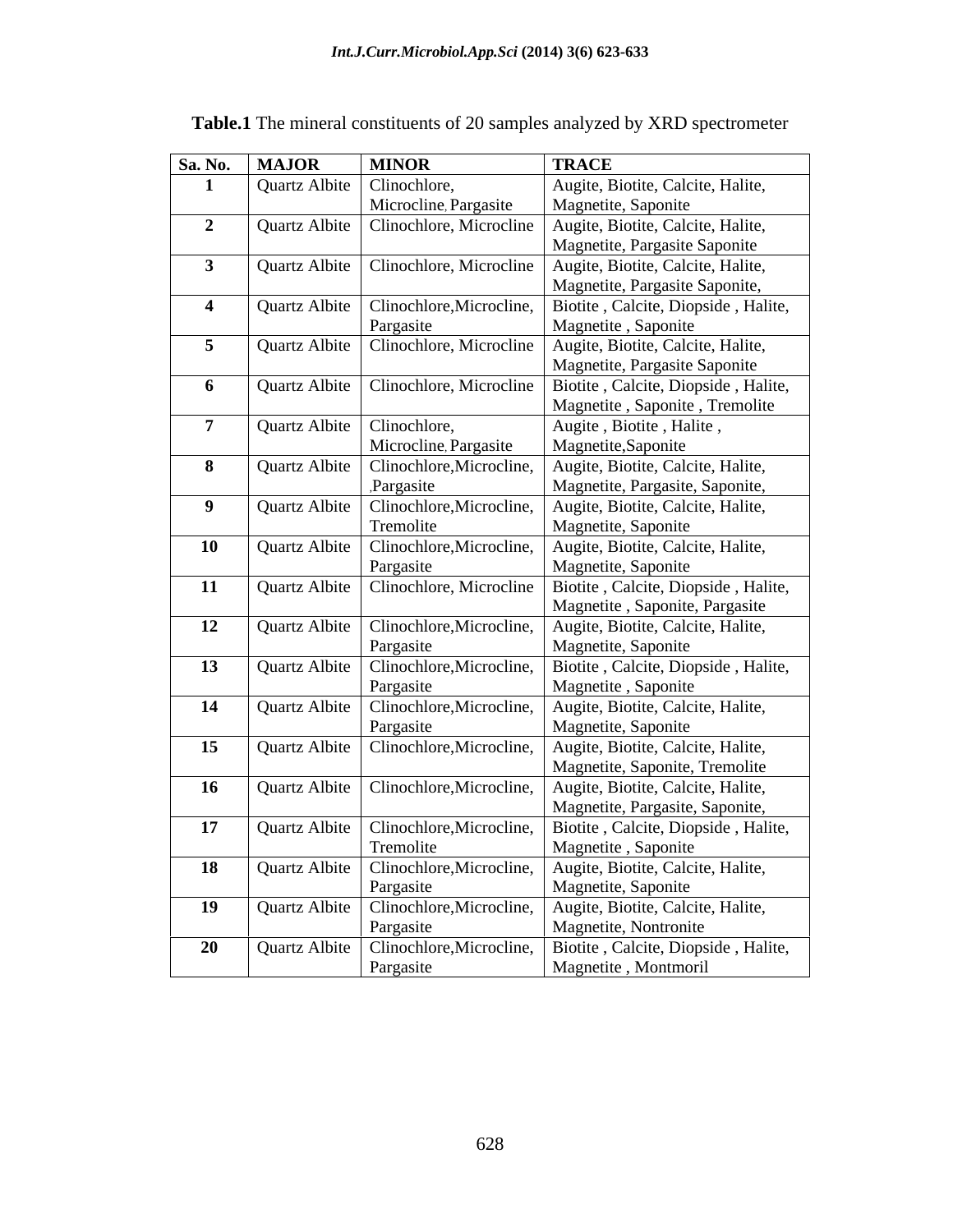| Table.2<br>sition and its description,<br>' compos <sub>1</sub><br>mineral chemical |  |
|-------------------------------------------------------------------------------------|--|
| $\sqrt{ }$<br>1982.<br>2012,<br>and Mineral Data. 20<br>. eet at al<br>. Luci<br>.  |  |

| <b>MINERAL</b>     | <b>CHEMICAL COMPOSITION</b>                                    | <b>DESCRIPTION</b>                                                                                                          |
|--------------------|----------------------------------------------------------------|-----------------------------------------------------------------------------------------------------------------------------|
| <b>Albite</b>      | NaAlSi3O8                                                      | Sodium Plagioclase feldspar.<br>Magmatic and pegmatitic rocks.<br>Opalescent variety, moonstone.                            |
| Augite a pyroxene  | (Ca, Na)(Mg, Fe, Al, Ti)(Si, Al)2O6                            | Ferromagnesian silicate. Basic<br>igneous and metamorphic rocks.                                                            |
| Biotite Black mica | K(MgFe2+)3AlSi3O10(OH, F)2                                     | Granitic rocks. Forms a series with<br>phlogopite                                                                           |
| <b>Calcite</b>     | CaCo <sub>3</sub>                                              | Calcium Carbonate. Found in<br>Sedimentary, igneous, and<br>metamorphic rocks.                                              |
| <b>Clinochlore</b> | $(MgFe2+)5Si3Al2O10(OH)8$                                      | Contact, hydrothermal, and regional<br>metamorphism of mafic minerals                                                       |
| <b>Diopside</b>    | CaMg(Si2O6),                                                   | Basic and ultrabasic igneous and<br>metamorphic rocks                                                                       |
| <b>Halite</b>      | NaCl                                                           | Marine or continental Evaporite<br>deposits                                                                                 |
| <b>Magnetite</b>   | Fe3+2Fe2+O4                                                    | Common accessory mineral in<br>igneous and metamorphic rocks.<br>Strongly magnetic known as<br>lodestone.                   |
| Microcline         | KAlSi3O8,                                                      | Granitic pegmatites, hydrothermal<br>and metamorphic rocks                                                                  |
| Montmorillonite    | NaCaAl2Si4O10(OH)2(H2O)10                                      | A very soft phyllosilicate group of<br>minerals form in microscopic<br>crystals, forming a clay, absorp<br>water and exand. |
| Nontronite         | NaFe3+2Si3AlO10(OH)24(H2O)                                     | It is the iron(III) rich member of the<br>smectite group of clay minerals.                                                  |
| Pargasite          | NaCa2Mg3Fe2+Si6Al3O22(OH)2   Lime green, prismatic crystals or | Blocky, dark green crystals.                                                                                                |
| <b>Quartz</b>      | (SiO2)                                                         | Valid Species Prehistoric.                                                                                                  |
| Saponite           | $\operatorname{CaNa}(MgFe2+)3Si3AlO10(OH)2•4$<br>(H2O)         | Amygdaloidal cavities in basalts.                                                                                           |
| Tremolite          | Ca2Mg5(Si8O22)(OH)2                                            | Contact metamorphism of Ca rich<br>rocks.                                                                                   |
|                    |                                                                |                                                                                                                             |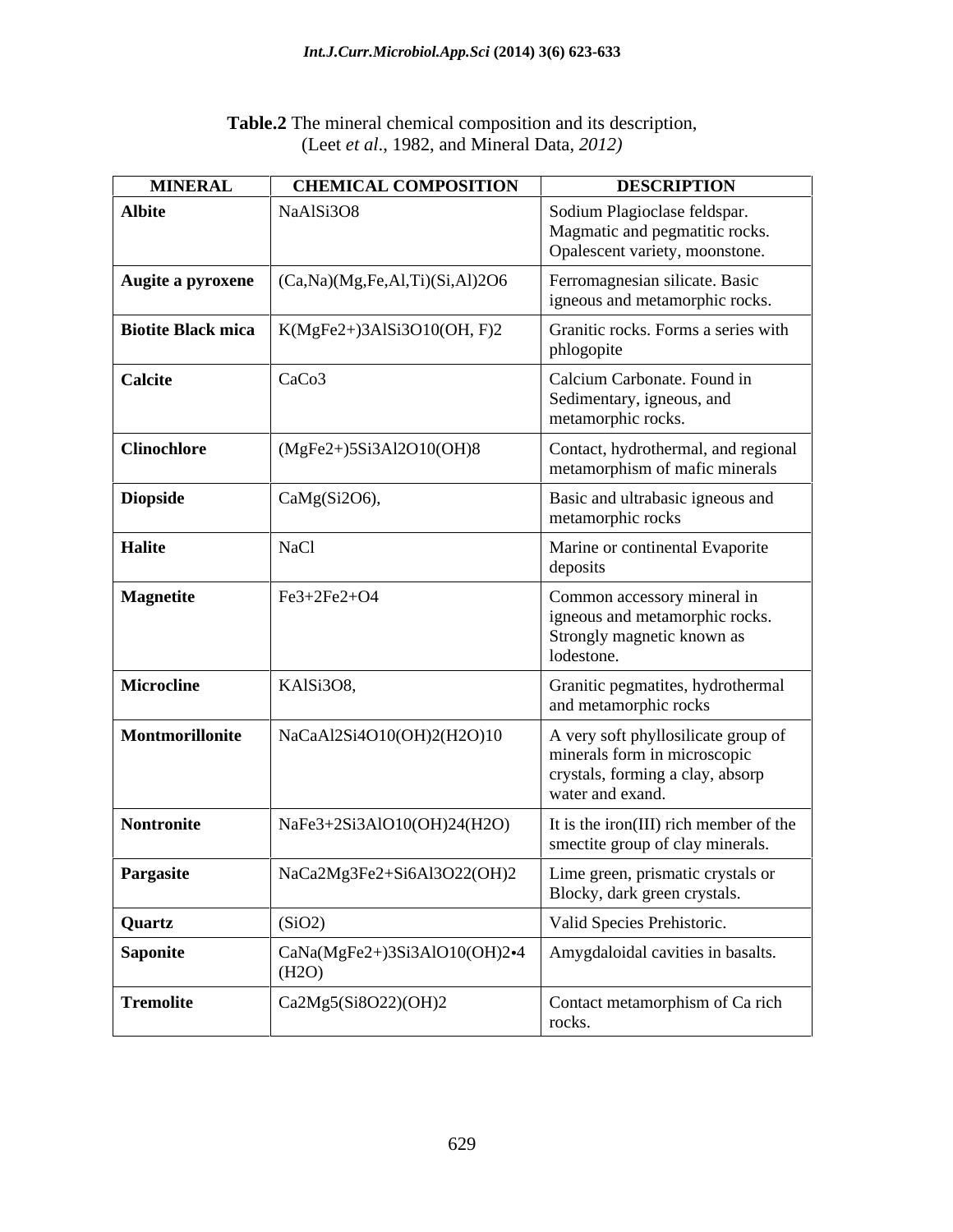| Sample No.   |              | $\mathcal{L}^{\omega}$ Ra |                           |             |                          | $^{238}$ U/ $^{226}$ Ra |
|--------------|--------------|---------------------------|---------------------------|-------------|--------------------------|-------------------------|
|              | 48.02 0.47   | 45.52 0.28                | 51.04 0.13                |             | 2815.28                  |                         |
|              | 68.95 0.41   | 43.32 0.09                | 58.84 0.09                | ND          | 2884.500.08              | 1.50                    |
|              | 72.65 0.43   | 39.92 0.08                | 52.27 0.08                | ND.         | 2647.98 0.06             | 1.82                    |
|              | 92.35 0.45   | 53.61 0.12                | 62.42 0.14                | ND.         | 2665.28 0.06             | $\sqrt{72}$             |
|              | 94.82 0.43   | 49.32 0.14                | 56.93 0.12                | ND.         | 2829.70 0.09             | 1.02                    |
|              | 115.74 0.45  | 59.00 0.13                | 68.31 0.16                | 06.01 0.07  | 2757.57 0.06             | 1.96                    |
|              | 50.860.44    | 50.21 0.18                | 52.42 0.10                | 02.34 0.06  | 2871.53 0.08             | 1.01                    |
|              | 65.26 0.42   | 49.70 0.07                | 1.04 0.10                 | ND          | 2606.15 0.07             |                         |
|              | 70.18 0.41   | 50.21 0.18                | 53.69 0.13                | ND          | 2920.56 0.07             | 1.40                    |
|              | 96.04 0.41   | 49.70 0.10                | 49.89 0.11                | ND          | 2699.90 0.09             | 1.93                    |
|              | 67.72 0.44   | 50.26 0.13                | 56.58 0.04                | 2976.81 0.1 | 1.35                     |                         |
|              | 60.33 0.42   | 40.34 0.10                | 58.63 0.06                | 03.01 0.07  | 2689.80 0.09             | 1,50                    |
| 13           | 73.880.44    | 42.43 0.09                | 46.97 0.07                | ND.         | 2731.63 0.10             |                         |
| 14           | 52.95        | 46.37 0.13                | 52.29 0.07                | ND.         | 2676.82 0.06             |                         |
| 15           | 80.03 0.43   | 42.96 0.12                | 48.60 0.05                | ND.         | 2555.67 0.08             | 1.86                    |
| - 16         | 91.12 0.43   | 49.17 0.11                | 57.10 0.19                | ND.         | 2852.78 0.07             | .85                     |
|              | 72.65 0.42   | 48.67 0.09                | 46.93 0.09                | ND.         | 2738.84 0.05             | 1.49<br>1.61            |
| -18          | 77.57 0.41   | 48.16 0.08                | 57.04 0.06                | ND.         | 2748.73 0.15             |                         |
|              | 67.72 0.40   | 48.73 0.07                | 48.76 0.07                | ND.<br>ND.  | 2735.94 0.07             | 1.39                    |
|              | 80.03 0.42   | 43.36 0.08                | 52.02 0.07<br>46.93-68.31 | 02.34-06.07 | 2652.30 0.06<br>2555.67- | 1.85<br>$1.01 - 1.96$   |
| <b>Range</b> | 48.02-115.74 | 39.92                     |                           |             | 2976.81                  |                         |
|              | 74.95 0.43   | 44.87 0.16                | 54.59 0.08                | 03.79 0.07  | 2752.89 0.08             | $\vert$ 1.58            |
| Average      |              |                           |                           |             |                          |                         |

**Table.3** The activity concentrations Bq/.kg dry weight of the 238U, 226Ra, 232Th, 235U, 40K and Activity concentration ratios 238U/226Ra for the measured samples

| Table.<br>4 Radium<br>equivalent a<br>annual<br>. dose rate<br>external and internal<br>` atta.<br>\Ct1V1tV<br>$\Lambda$ iective $\tau$<br>dose |  |
|-------------------------------------------------------------------------------------------------------------------------------------------------|--|
| samples<br>andices for the $\overline{\phantom{a}}$<br>. studied                                                                                |  |

| Sample No.     | Raeq $q/kg$   | D (nGy/h)     | Deff $mSv/y$    | Hex         | Hin             |
|----------------|---------------|---------------|-----------------|-------------|-----------------|
|                | 349.58        | 175.30        | 0.215           | 0.944       | 1.067           |
| $\overline{a}$ | 349.57        | 175.84        | 0.216           | 0.944       | 1.061           |
|                | 318.56        | 160.44        | 0.197           | 0.860       | 0.968           |
|                | 348.10        | 173.61        | 0.213           | 0.940       | 1.085           |
|                | 348.62        | 175.17        | 0.215           | 0.941       | 1.075           |
|                | 369.02        | 183.51        | 0.225           | 0.997       | 1.156           |
|                | 346.28        | 174.60        | 0.214           | 0.935       | 1.071           |
|                | 323.36        | 162.47        | 0.199           | 0.873       | 1.008           |
|                | 351.87        | 177.41        | 0.218           | 0.950       | 1.086           |
| 10             | 328.94        | 165.68        | 0.203           | 0.888       | 1.023           |
| 11             | 360.38        | 181.53        | 0.222           | 0.973       | 1.109           |
| 12             | 331.30        | 166.21        | 0.204           | 0.895       | 1.004           |
| 13             | 319.93        | 161.88        | 0.199           | 0.864       | 0.979           |
| 14             | 327.26        | 164.63        | 0.202           | 0.884       | 1.009           |
| 15             | 309.25        | 155.77        | 0.191           | 0.835       | 0.951           |
| <b>16</b>      | 350.49        | 176.17        | 0.216           | 0.947       | 1.079           |
| 17             | 326.67        | 165.04        | 0.203           | 0.882       | 1.014           |
| 18             | 341.38        | 171.32        | 0.210           | 0.922       | 1.052           |
| 19             | 329.12        | 166.05        | 0.204           | 0.889       | 1.020           |
| 20             | 321.98        | 162.05        | 0.199           | 0.869       | 0.987           |
| Range          | 309.25-369.02 | 155.77-183.51 | $0.191 - 0.225$ | 0.835-0.997 | $0.951 - 1.156$ |
| Average        | 337.58        | 169.73        | 0.208           | 0.912       | 1.040           |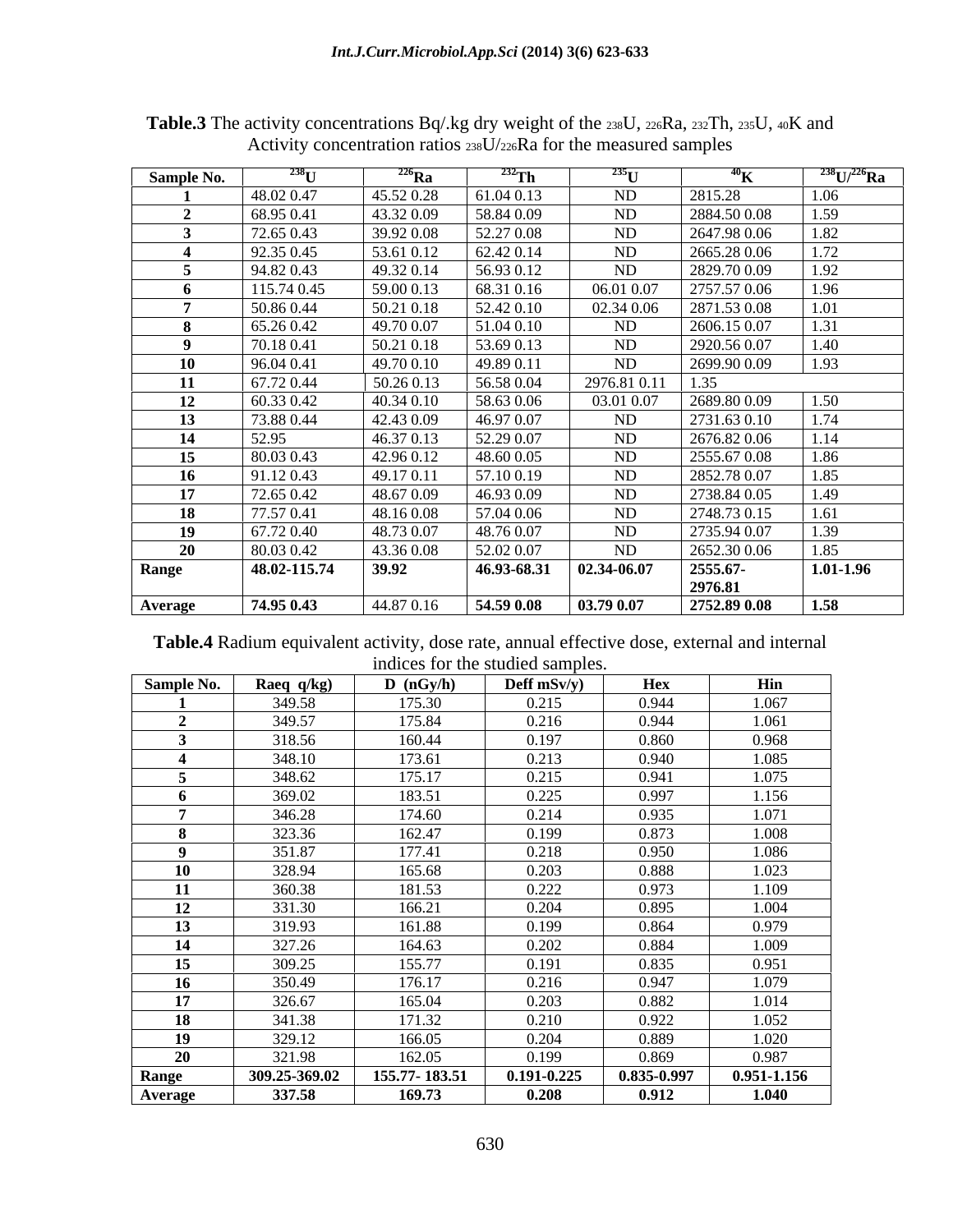| Location                | 238U Bq/kg | $226$ <b>Ra</b> Bq/kg | 232Th Bq/kg | $40K$ Bq/kg | Raeq Bq/kg | Reference                           |
|-------------------------|------------|-----------------------|-------------|-------------|------------|-------------------------------------|
| Vojvodina               | 51.56      | 39.04                 | 53.00       | 554.00      | -----      | I. Bikit, et<br>al(2005)            |
| Riyadh, Saudi<br>Arabia | ---        | 14.50                 | 11.20       | 225.00      | $---$      | A. S. ALAAMER<br>(2008)             |
| Saudi Arabia            | ---        | 75.00                 | 23.00       | 2818.00     | 283.00     | Khater and<br>ALSewaidan<br>(2008)  |
| Northern<br>Jordan      | 49.90      | 42.50                 | 26.70       | 291.10      | 103.10     | AlHamarneh and<br>Awadallah (2009). |
| India Bathinda          | 57.53      | 55.67                 | 92.75       | 377.04      | 217.33     | Mehra, ana Singh<br>(2011)          |
| India Amritsar          | 50.61      | 54.45                 | 78.31       | 301.80      | 189.67     | Mehra, ana Singh<br>(2011)          |
| Malaysia                | $---$      | 138.20                | 175.40      | 681.90      | 372.91     | Musa, et al.<br>(2011)              |
| <b>VIETNAM</b>          | $---$      | 42.77                 | 59.84       | 411.93      | 160.06     | Huy, et al. (2012)                  |
| Jeddah Saudi<br>Arabia  | 74.95      | 44.87                 | 54.59       | 2752.89     | 337.58     | Present Work                        |
| Worldwide               | $---$      | 35.00                 | 30.00       | 400.00      | 370.00     | UNSCEAR,<br>(2000)                  |

## **Table.5** Average activity concentrations in Bq/ kg of the primordial radionuclides and Raeq in the worldwide agricultural soils

**Table.6** Average Hazard Indices of the primordial radionuclides in the worldwide agricultural soils.

| Location             | D(nGy/h) | <b>Deff</b><br>mSv/y | Hex   | Hin            | Reference                           |
|----------------------|----------|----------------------|-------|----------------|-------------------------------------|
| Riyadh, Saudi Arabia | 23.3     | 0.14                 | 0.13  | $---$          | A. S. ALAAMER<br>(2008)             |
| Northern Jordan      | 51.50    | 0.06                 | 0.28  | 0.39           | AlHamarneh and<br>Awadallah (2009). |
| India Bathinda       | 97.47    | 0.12                 | $---$ | $---$          | Mehra, ana Singh<br>(2011)          |
| India Amritsar       | 85.04    | 0.10                 | $---$ | $---$          | Mehra, ana Singh<br>(2011)          |
| Malaysia             | 202.04   | 0.23                 | 1.19  | $---$          | Musa, et al.<br>(2011)              |
| <b>VIETNAM</b>       | 71.72    | 0.54                 | 0.43  | $---$          | Huy, et al. (2012)                  |
| Jeddah Saudi Arabia  | 169.73   | 0.208                | 0.912 | 1.040          | <b>Present Work</b>                 |
| Worldwide            | 60       | 0.070                |       | UNSCEAR, (2000 |                                     |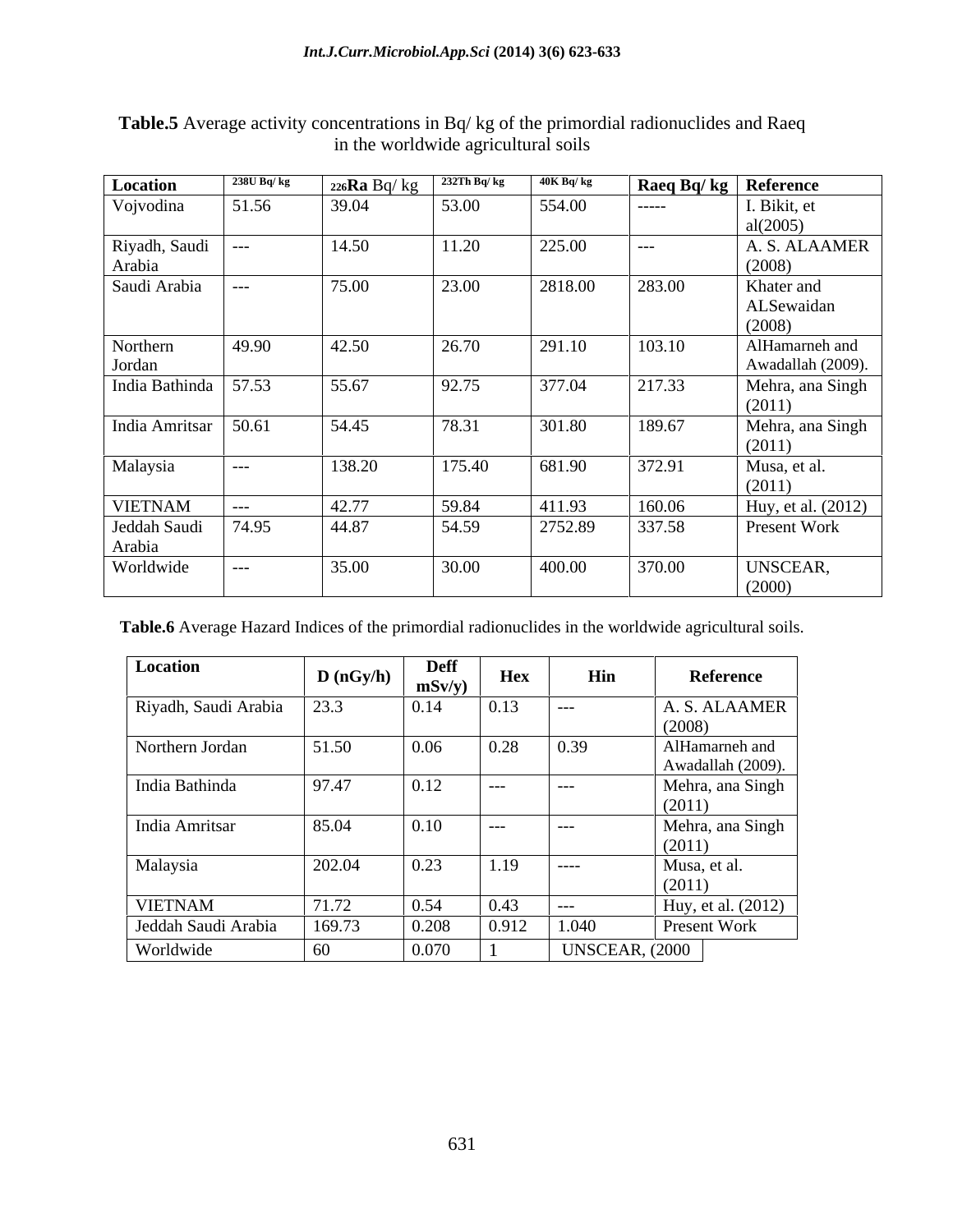

**Fig.1** Location Map of the Collected Samples

contents exceeded of ranges the average worldwide. Raeq average value was high for the present study but less than that value identified by UNSCEAR (2000). by production. The enhancement of Absorbed dose rate (D (nGy/h) was higher nGy/h. The effective dose rate (Deff mSv/y was not exceed the recommended value 1 mSv. For the present work, the average value of the external hazard index (Hex) was less than unity and the average value of internal hazard index (Hin) was to the Saudi Geological Survey (SGS) for higher than unity. These data show that the activity concentration of naturally occurring radionuclides in soil samples References were high. In the Kingdom of Saudi Arabia, the use of fertilizers especially phosphate fertilizer in large extent have affected radionuclides concentration, Radiation in Soil of Riyadh, Saudi potassium containing fertilizers are the one  $-234$ . of the cause of presence of high activity of  $\overline{P}$   $2.54$ . Tahtat M., 2001. Natural 40K in soil. Phosphate Fertilizers are used<br>radioactivity in Algerian building in excessive rate in the Kingdom due to their relatively low cost and the need for

The radium, thorium, and potassium more agricultural land. The application of than the world's average value of 60 controlled for the use of Phosphate these fertilizers has the effect of an accumulation of radio activity in soils that can be harmful for the population and the production. The enhancement of radioactivity in agricultural land can be Fertilizers.

## **Acknowledgement**

I gratefully express my acknowledgement their technical help.

## **References**

- ALAAMER A. S., 2008, Assessment of Human Exposures to Natural Sources of Radiation in Soil of Riyadh, Saudi Arabia, *Turkish J. Eng. Env. Sci. 32, 229 234.*
- Amrani D., Tahtat M., radioactivity in Algerian building materials,